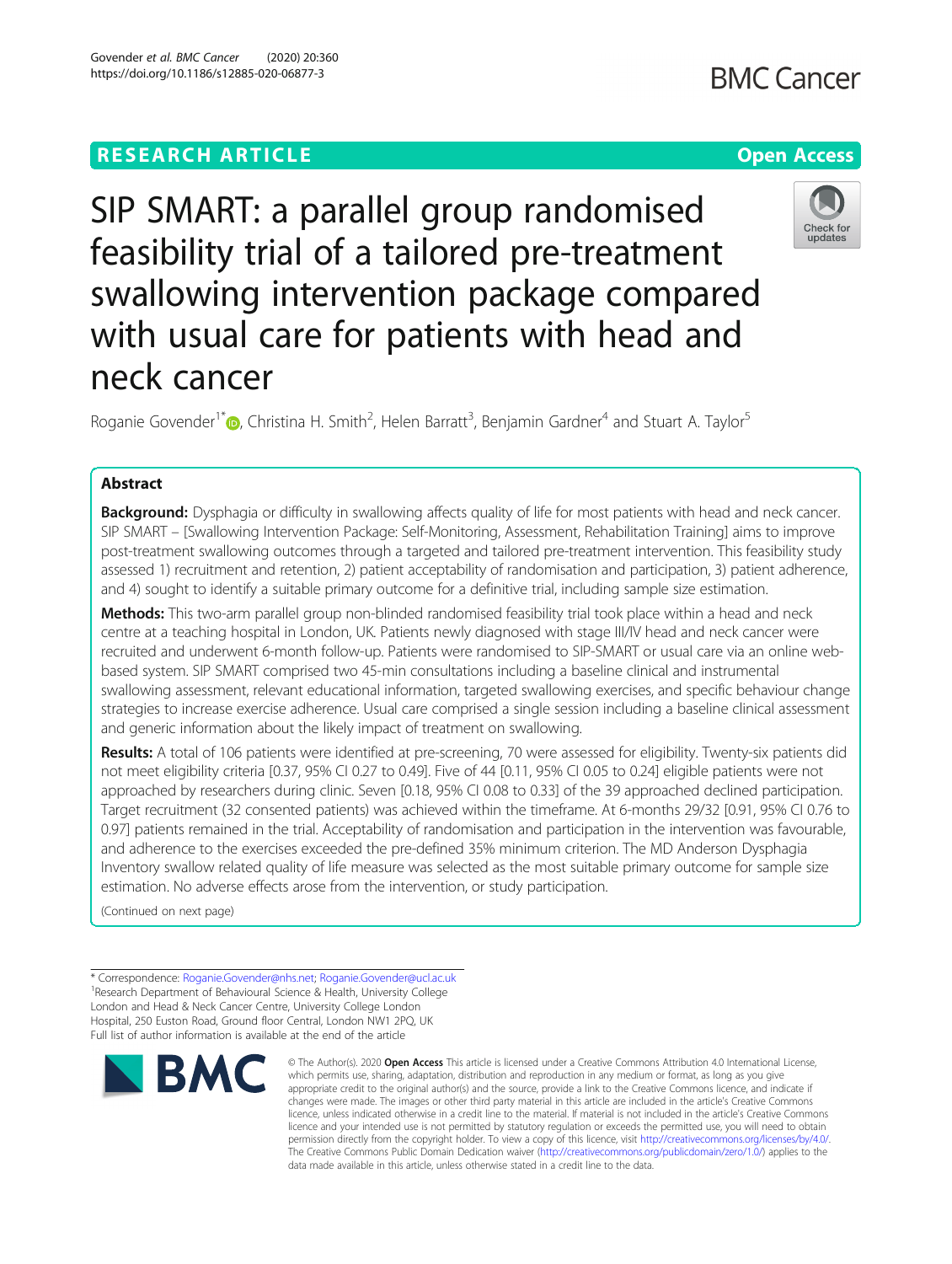#### (Continued from previous page)

Conclusions: A definitive trial of the SIP SMART intervention compared to usual care is feasible and can be undertaken with patients with head and neck cancer treated within the NHS.

Trial registration: [ISRCTN40215425,](http://www.isrctn.com/ISRCTN40215425) registered retrospectively.

Keywords: Head and neck cancer, Swallowing, Dysphagia, Behaviour change intervention, Feasibility study, Randomised controlled trial

#### Background

Difficulty in swallowing (dysphagia) affects approximately 60% of patients with head and neck cancer (HNC) at the time of diagnosis  $[1]$  $[1]$ , and almost all patients who undergo treatment during their cancer care pathway [[2\]](#page-11-0). Both the tumour itself, and treatments such as surgery and chemo-radiation therapy have a negative impact on eating, drinking and swallowing [\[3](#page-11-0)–[5\]](#page-12-0). Swallowing is a highly coordinated muscular activity that is generally performed at a sub-conscious level by most people unless the mechanism is disrupted causing dysphagia. Swallowing may also be described as a submaximal process, in that the force required to swallow food is less than the capability of the swallowing muscles [[6\]](#page-12-0). Given that HNC and its treatments are known to result in dysphagia, there may be scope for optimising swallowing physiology through prophylactic exercise interventions that increase the strength and range of movement of swallowing muscles. It seems plausible that exercises may increase physiological reserve and possibly delay or even avoid difficulties with swallowing both during and after cancer treatments. However, a Cochrane systematic review of prophylactic swallowing exercises reported uncertainty around their efficacy [\[7](#page-12-0)]. The Cochrane review called for new studies that addressed inconsistencies in the current literature, notably choice of swallowing exercise protocols, methods to address poor patient adherence, and variability in the type and timing of outcome measures, all of which undermine assessment of efficacy [[7](#page-12-0)].

We have developed a new pre-treatment intervention (SIP SMART: Swallowing Intervention Package- Self Monitoring, Assessment, Rehabilitation Training), designed to address some of the shortcomings of previous clinical trials. The intervention development was informed by a series of studies including: a systematic review to identify behavioural strategies that could potentially promote patient adherence to swallowing exercises [[8\]](#page-12-0); an in-depth interview study to establish patient reported barriers and facilitators to exercise adherence [\[9](#page-12-0)]; and a think-aloud study to explore the potential use of video-animation to improve how information about swallowing and dysphagia is conveyed to patients [[10\]](#page-12-0). Further detail about the systematic development of SIP SMART using the Medical Research

Council framework for the development and evaluation of complex interventions [\[11](#page-12-0)] and the Behaviour Change Wheel [[12](#page-12-0)] is described elsewhere [intervention development manuscript under review]. This new intervention has been designed to fit into the typical pathway for a patient being treated for HNC in the English National Health Service (NHS). Proof of efficacy would require randomised trial evidence compared to standard care. To our knowledge, there has been no previous randomised trial of a pre-treatment behavioural swallowing intervention for patients with HNC in the UK, and given the relative complexity of the intervention, and target patient group, feasibility testing was deemed essential. For example, it is unknown whether it would be feasible to recruit and randomise newly diagnosed patients, and whether the SIP SMART protocol could be accommodated within the short timeframe between diagnosis and the start of cancer treatment. In support of testing feasibility, a recent UK study on tube feeding in HNC patients highlighted the difficulties in recruiting and randomising patients before treatment  $[13]$  $[13]$ . The present study sought to assess the feasibility of a future definitive trial, specifically testing recruitment and retention, patient acceptability of randomisation and participation, patient adherence, and to identify a suitable primary outcome and inform sample size estimation.

#### Methods

A full protocol of this study has been published [\[14](#page-12-0)]. In summary, this was a two-arm parallel group non-blinded randomised controlled feasibility trial allocated in a 1:1 ratio. Patients were stratified by first line treatment (surgery or radiotherapy with or without chemotherapy), and random block permutations were used to ensure a balance between both trial arms. The study took place at a single NHS hospital site within a dedicated HNC service. The study received full ethical approval from the NRES committee London (14/LO/0175) and was registered on the trials Database (ISRCTN40215425).

#### Study sample and inclusion/exclusion criteria

Sample size was determined pragmatically using guidance that  $n$  of 30 is usually sufficient to estimate key parameters in a feasibility study [[15\]](#page-12-0). Local audit data suggested that approximately 70 patients with newly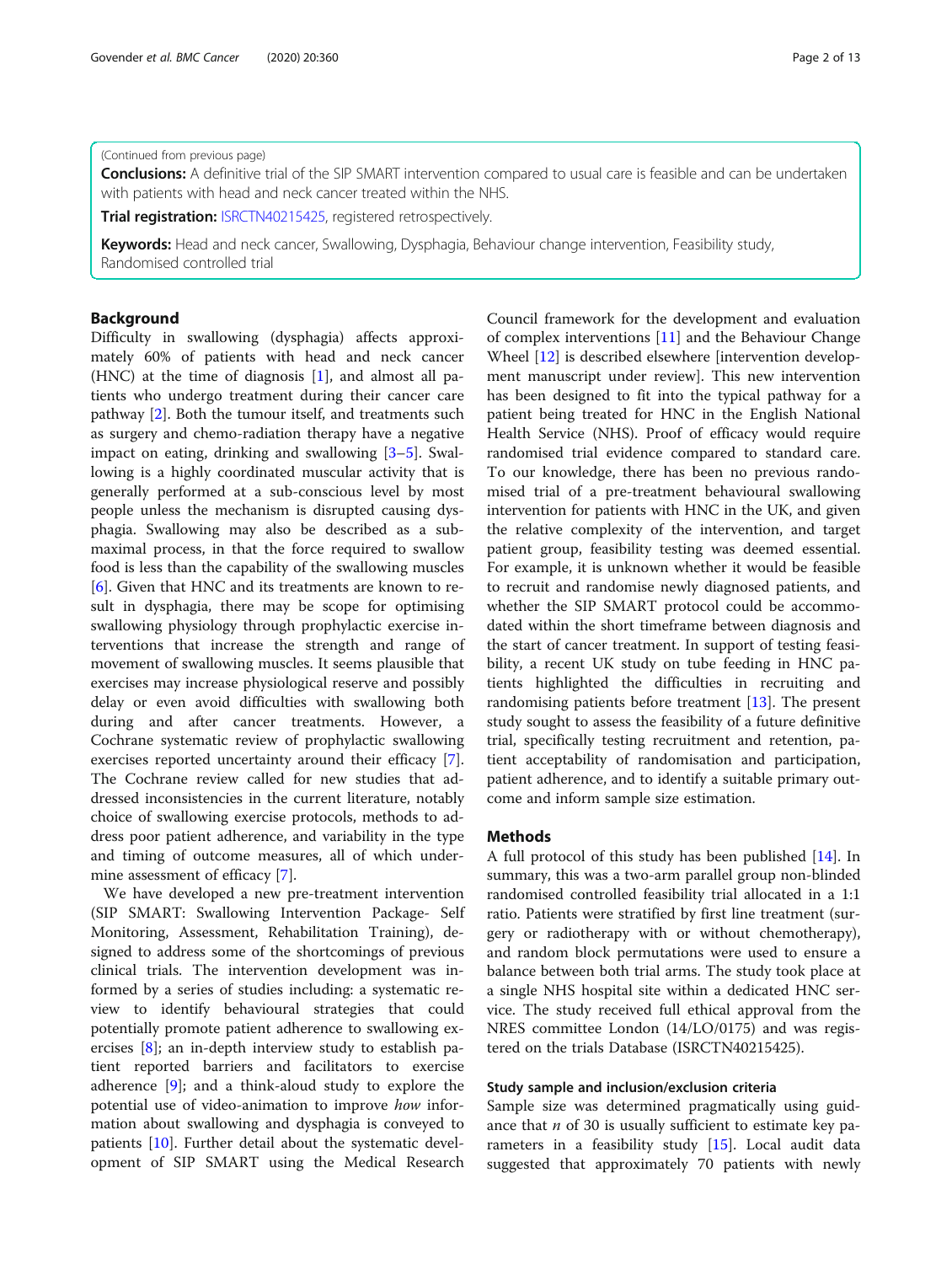diagnosed stage III and stage IV HNC were referred to the recruitment site each year. We therefore estimated that it would take approximately eight months to enrol 32 patients in this study assuming a minimum of 60% of eligible patients were recruited.

Patients were eligible for inclusion if they were: 1) newly diagnosed with Stage III or IV HNC; 2) discussed at the head and neck multidisciplinary meeting and referred for treatment via surgery and/or chemo-radiotherapy or combinations thereof; 3) aged 18 and above and able to provide informed consent; and 4) sufficiently proficient in English to participate and engage in the intervention. Patients were excluded if they: 1) had had previous treatment for head and neck cancer; 2) were either mid treatment or being treated with palliative intent; 3) underwent solely non-standard treatment such as brachy therapy, photodynamic therapy or chemotherapy alone; 4) were planned for total laryngectomy; 5) were considered vulnerable, had significant co-morbidities or were unable to provide informed consent; or 6) had brain tumours and other primary sites not within the head and neck.

#### Patient identification and consent

Any member of the multidisciplinary team (MDT) initially identified potential patients from the case discussions at the weekly head and neck meetings. The treating consultant introduced the SIP SMART trial to prospective patients during their clinic consultation. The researcher (RG) or research nurse subsequently approached the patient to discuss the trial in more detail. Patients were provided with the patient information leaflet and advised that they would be contacted over the next 2 days to answer any further questions and/or to discuss participation and consent. As patients were usually required to attend the hospital for other tests, either the researcher or research nurse could arrange a further face-to-face meeting to obtain informed consent, if this was appropriate. Randomisation took place immediately after written consent was obtained. An online computer generated service with immediate allocation was used (<http://www.sealedenvelope.com/>). This procedure ensured that allocation was revealed to the researcher and patient at the same time. Patients who were allocated to the intervention group were advised that they would be booked for an x-ray swallow investigation as part of the new intervention, while those allocated to usual care were informed that a speech and language therapist would contact them for an appointment within a few days.

#### Interventions and procedures

Local specialist head and neck speech and language therapists (SLTs) provided usual care based on a usual care

manual devised and agreed by the therapists prior to the commencement of the trial. The usual care pretreatment consultation consisted of one 45-min session which included: general history taking and introducing the patient to the SLT role; clinical baseline screening of swallowing and communication using pre-specified measures such as the Water Swallow Test (WST), the Performance Status Scale (PSS) and the MD Anderson Dysphagia Inventory (MDADI); and information provision about the general impact of treatment on swallowing function and the likely side effects and anticipated changes to swallowing and communication if relevant. Patients planned for chemo-radiation treatment were given general advice on dealing with dry mouth and taste changes, and a generic handout of prophylactic swallowing exercises such as the effortful swallow and the Shaker exercise (head-lift exercise) that they were advised might be helpful.

This group received the SIP SMART intervention, described more comprehensively elsewhere [manuscript under review]. In summary, the intervention took place over two 45-min consultations that followed each other on the same day or with a day between them depending on patient preference. As part of SIP SMART, patients underwent an x-ray swallow assessment that enabled a physiological analysis of swallowing and the selection of specific and targeted exercises. Patients were shown a video-animation of swallowing to anchor the pretreatment discussion, making it more concrete for the patient and promoting an interactive approach [\[10](#page-12-0)]. Specific behaviour change techniques such as goal setting, self-monitoring, and behavioural practice were actively employed. These were postulated to increase patient engagement and possibly adherence with prophylactic swallowing interventions [\[8](#page-12-0)].

Following cancer treatment, patients in both groups received the usual post-treatment swallowing rehabilitation offered at the centre. All patients were followed up for a 6 month period, with outcomes collected during follow-up visits at one, three and 6 months after the completion of cancer treatment. The complete list of measures is included as supplementary information (Additional file [1](#page-11-0); see also reference  $[14]$  $[14]$ ).

#### Feasibility outcomes

The main criteria to determine the feasibility of a definitive trial were a priori defined as:

1) Recruitment: Achieving a target recruitment of 32 patients over an eight-month period. Total accrual, and rate of accrual were measured using screening and enrolment forms.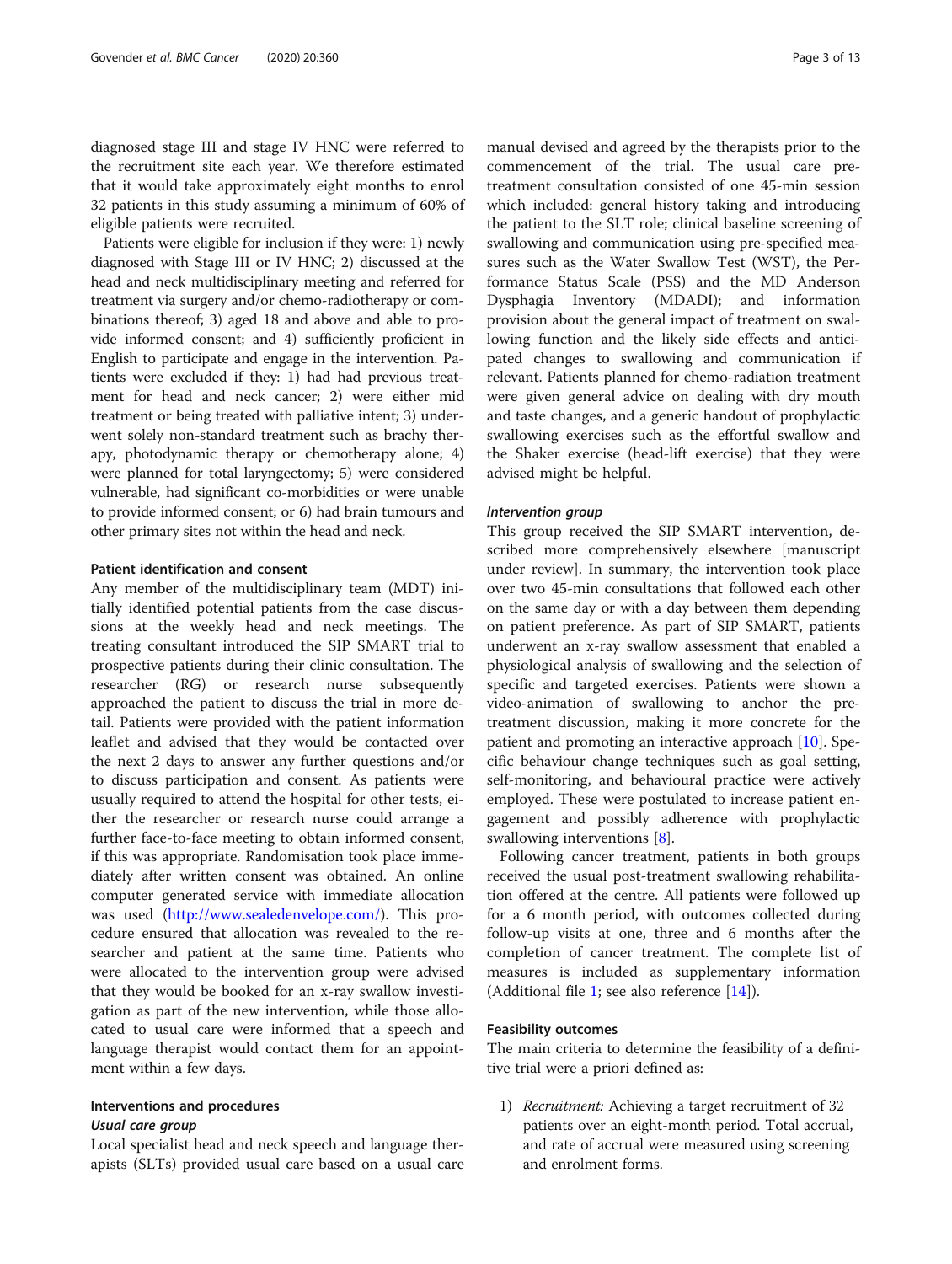- 2) Acceptability: Generally positive patient perceptions of randomisation between interventions, and toward participation – This was determined via a published questionnaire using simple frequency counts for patient responses (yes, no, unsure) [[16](#page-12-0)].
- 3) A minimum of 35% of the intervention group reporting satisfactory to good adherence to the requirements of the intervention – A study questionnaire was devised to test this. The 35% threshold was chosen based on the highest adherence reported in the literature at the time of trial design by studies undertaking a similar swallowing exercise intervention over a protracted time-frame  $[16]$ . The adherence form was given to both groups, as patients in the usual care group also received a sheet of generic exercises at their pretreatment consultation. Adherence data was gathered at 1-month, 3-months, and 6-months and reflected a composite estimate based on patient reports of their exercise adherence over the preceding month.
- 4) Identification of a suitable outcome measure and sample size calculation  $-$  A number of potential primary outcomes were tested so the most appropriate could be identified based on achieving high data completeness  $($ >70%) [[17](#page-12-0)], while measuring a clinically important swallowing outcome (preferably with a known minimum clinically important difference or MCID), and leading to a pragmatically achievable sample size estimate.

#### Analysis

The Consort flowchart was used to report recruitment and retention figures. Descriptive statistics including means, standard deviations and confidence intervals were calculated for all potential outcome measures. Cohen's d was used to estimate effect sizes or potential magnitude of any differences in swallow related outcomes between SIP SMART and usual care. Sample size was calculated based on mean estimates for a parallel group RCT with a continuous outcome, 95% confidence interval (alpha level = 0.05) and power of 80%.

Qualitative information was collected through a researcher diary used to record observations about the research process and data collection that might help explain findings and/or provide useful information for a future trial.

#### Results

Preliminary results of this study have been previously reported and published as an oral presentation conference abstract [[18\]](#page-12-0)

#### Screening and recruitment

A total of 106 patients were identified as potentially eligible from the weekly MDT list, based on the prescreening (i.e. eligible diagnosis) (Fig. [1\)](#page-4-0). However, 36 (34%) were excluded after MDT discussion. Service reconfiguration changes implemented after the study was planned meant that these patients were offered and received treatment at other hospital sites closer to their home. As this feasibility trial had approval for a single site only, these patients were not approached for participation. Of the remaining 70 patients who met the criteria for pre-screening based on diagnosis, a total of 26 [0.37, 95% CI 0.27 to 0.49] patients were subsequently excluded following eligibility assessment; eleven [0.42, 95% CI 0.26 to 0.61] patients had unsatisfactory proficiency in English determined by the requirement for an interpreter at consultations. Six [0.23, 95% CI 0.11 to 0.42] patients presented with medical co-morbidities and pre-existing dysphagia unrelated to HNC. Nine [0.35, 95% CI 0.19 to 0.54] patients had to have a change in treatment (for example, total laryngectomy, or treatment with palliative intent). Of the remaining 44 eligible patients, five [0.11, 95% CI 0.05 to 0.24] were not approached in the clinic as they left prior to be seen by the researcher. Seven [0.18, 95% CI 0.08 to 0.33] of the 39 patients approached declined participation. There was some overlap in the reasons provided, but the main stated reasons were: not wanting to be involved in anything extra while having treatment (3/7) [0.43, 95% CI 0.16 to 0.75]; concern about additional hospital visits (2/ 7), [0.29,95% CI 0.08 to 0.64] and pre-existing participation in another trial (2/7) [0.29,95% CI 0.08 to 0.64]. None of the patients reported declining based on anything in the patient information leaflet or any concerns about the intervention itself. Thus, of the 39 eligible patients approached during the "face to face" clinic visit, 32 [0.82, 95% CI 0.67 to 0.91] were recruited.

Figure [2](#page-4-0) illustrates accrual to the SIP SMART trial over an 8-month duration from mid April –mid December (spanning 9 calendar months). The pattern shows a steady rate of recruitment following an initial slower start. The target recruitment (based on prior knowledge of referral patterns into the centre) of an average of four patients a month was shown to be feasible.

#### Patient characteristics

The baseline characteristics of all patients recruited to the study are displayed in Table [1](#page-5-0). Despite the small sample size, the groups were generally well balanced, and any differences likely due to chance. The average age of participants across the groups was 57 years with five times as many males than females recruited, consistent with the general disease prevalence. The sample included the most common curative options for treatment, with stratification by first line treatment ensuring that a balance between the groups was achieved. Baseline weight and body mass index were comparable across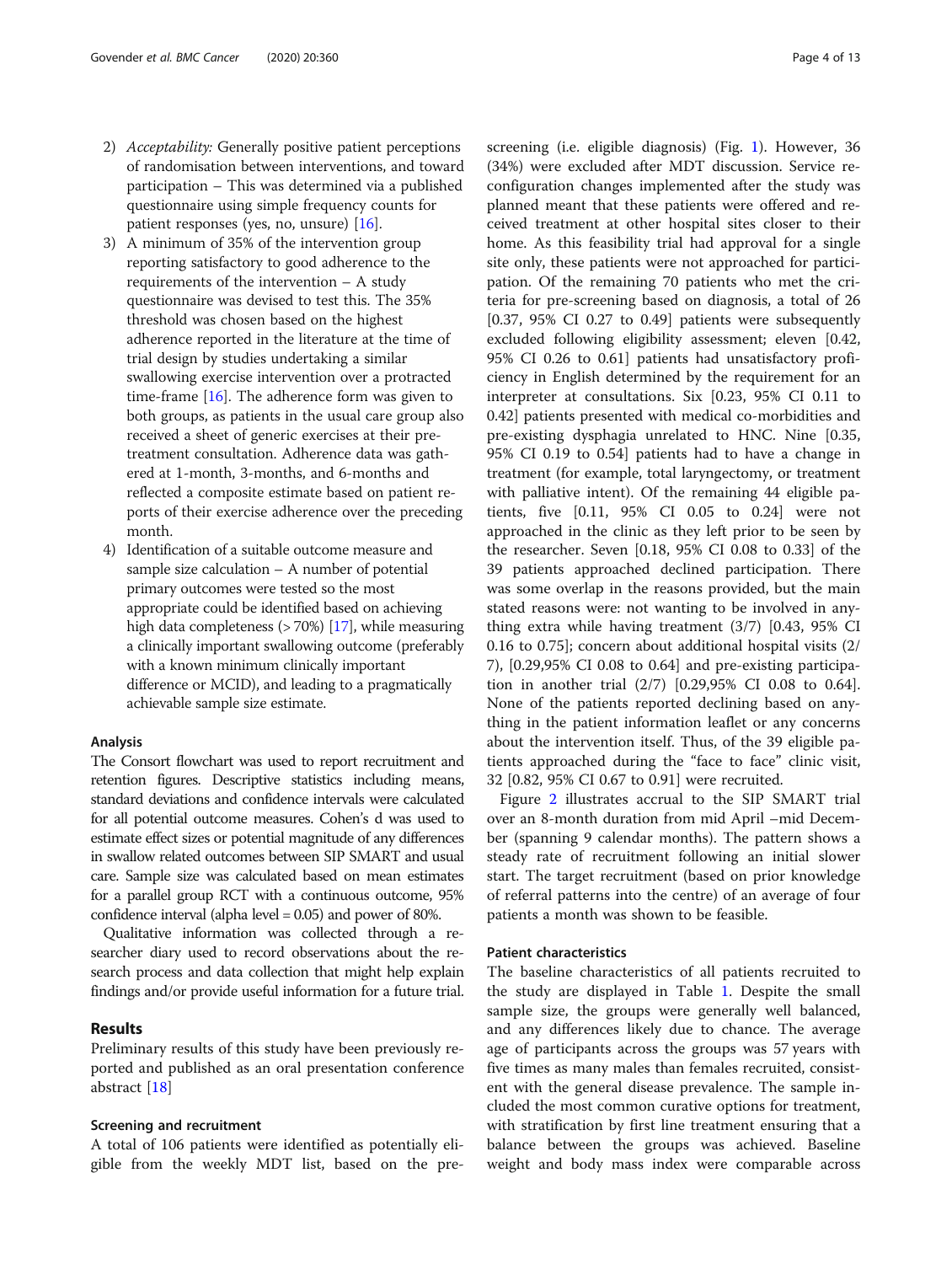<span id="page-4-0"></span>

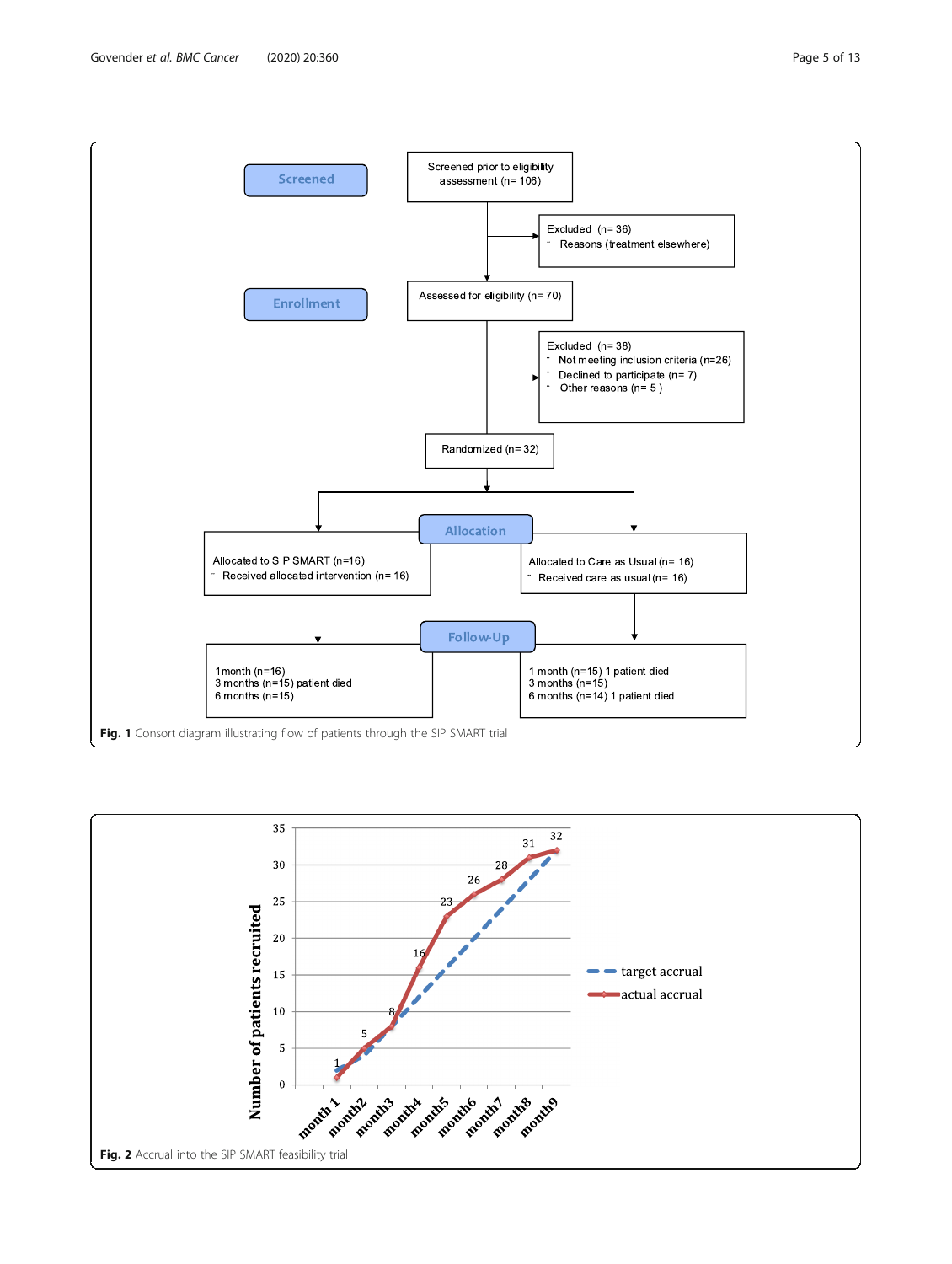#### <span id="page-5-0"></span>Table 1 Patient characteristics

| Participant demographics             | Intervention<br>group ( $n = 16$ ) | Care as usual<br>group ( $n = 16$ ) |
|--------------------------------------|------------------------------------|-------------------------------------|
| Age mean (SD)                        | 58.56 (12.41)                      | 55.19 (9.45)                        |
| Gender n (%)                         |                                    |                                     |
| Male                                 | 15 (94%)                           | 12 (75%)                            |
| Female                               | 1(6%)                              | 4 (25%)                             |
| Ethnicity $n$ (%)                    |                                    |                                     |
| White                                | 11 (69%)                           | 12 (75%)                            |
| Asian/Asian British                  | 3 (19%)                            | 1(6%)                               |
| Black/ Black British                 | $0(0\%)$                           | 1(6%)                               |
| Chinese                              | 2 (12%)                            | $0(0\%)$                            |
| Other                                | $0(0\%)$                           | 2 (13%)                             |
| Marital status n (%)                 |                                    |                                     |
| Married                              | 4 (25%)                            | 10 (63%)                            |
| Single/separated                     | 5 (31%)                            | 5 (31%)                             |
| Widowed                              | 1(6%)                              | $0(0\%)$                            |
| Co-habiting                          | 2 (13%)                            | 1(6.%)                              |
| Divorced                             | 4 (25%)                            | $0(0\%)$                            |
| Employment status n (%)              |                                    |                                     |
| Full-time                            | 7 (44%)                            | 1(6%)                               |
| Part-time                            | 3 (19%)                            | 1(6%)                               |
| Self-employed                        | 1(6%)                              | 5 (31%)                             |
| Not employed                         | 3 (19%)                            | 6 (38%)                             |
| Retired                              | 2 (12%)                            | 3(19%)                              |
| Occupation $n$ (%)                   |                                    |                                     |
| Manager/director                     | 2(13%)                             | 1(6%)                               |
| Graduate professional                | 4 (25%)                            | $0(0\%)$                            |
| Associate professional/<br>technical | 1(6%)                              | $0(0\%)$                            |
| Admin/secretarial                    | 1(6%)                              | 2 (13%)                             |
| Skilled trade                        | 2 (13%)                            | 5 (31%)                             |
| Sales/customer services              | 1(6%)                              | 1(6%)                               |
| Caring/leisure                       | 4 (25%)                            | 6 (38%)                             |
| Other                                | 1(6%)                              | 1(6%)                               |
| AJCC numeric tumour<br>stage         |                                    |                                     |
| Ш                                    | 6(37.5%)                           | 6 (37.5%)                           |
| $\mathsf{IV}$                        | 10 (62.5%)                         | 10 (62.5%)                          |
| Tumour site n (%)                    |                                    |                                     |
| Oral cavity                          | 5 (31%)                            | 3 (19%)                             |
| Nasopharynx                          | 1(6%)                              | $0(0\%)$                            |
| Oropharynx                           | 9 (56%)                            | 10 (62%)                            |
| Hypopharynx/larynx                   | 1(6%)                              | 3 (19%)                             |
| Cancer treatment n (%)               |                                    |                                     |
| Surgery                              | 1(6%)                              | $0(0\%)$                            |
| Radiotherapy                         | 4 (25%)                            | 1(6.%)                              |

Table 1 Patient characteristics (Continued)

| Participant demographics       | Intervention<br>group ( $n = 16$ ) | Care as usual<br>group ( $n = 16$ ) |
|--------------------------------|------------------------------------|-------------------------------------|
| Surgery & radiotherapy         | 1(6%)                              | 2(12%)                              |
| Radiotherapy &<br>chemotherapy | 9(56%)                             | 11 (69%)                            |
| All three                      | 1 (6%)                             | 2(13%)                              |
| Other treatment $n$ (%)        |                                    |                                     |
| Nasogastric tube               | 4 (25%)                            | 4 (25%)                             |
| Gastrostomy tube               | 10 (62%)                           | 11 (69%)                            |
| Neither/NA                     | 2(13%)                             | 1(6%)                               |
| Weight Baseline<br>mean (SD)   | 72.46 (15.37)                      | 78.46 (15.36)                       |
| BMI Baseline mean (SD)         | 24.71 (3.77)                       | 27.14 (4.19)                        |

groups. Information regarding baseline smoking and alcohol history has not been included in the summary table as this information was inconsistently reported on the case report forms.

#### Patient acceptability of participation and randomisation

Table [2](#page-6-0) shows responses from 24 patients who returned the questionnaire, categorised into agree, unsure, disagree with the given statements. Patients reported high agreement with several statements indicating they felt that the trial offered the best treatment (SLT intervention) available (100%), they were satisfied that either treatment group would be suitable (83%), were given sufficient information about the trial (88%) and were aware that they could leave the trial at any time without their care being compromised (100%). Given a choice, just over half of patients indicated that they wanted their doctor or health care professional to choose their treatment rather than being randomised by a computer. Four patients (17%) reported being worried by the idea of randomisation. One patient reported feeling unable to decline participation but was aware that it was possible to leave the trial at any stage. All patients indicated that they wanted to help with the research, and felt that other patients would benefit from the results.

#### Adherence to intervention

The completeness of adherence data was 77% (24) at 1 month, 70% (21) at 3 months, and 83% (24) at 6 months, after accounting for the three deaths. Figure [3](#page-6-0) shows the percentage of patients within each group who demonstrated satisfactory to good adherence based on the responses to the adherence form.

Satisfactory to good adherence was greater than the 35% minimum threshold for the intervention group across all time-points thus meeting the stipulated criterion. The results also show reports of good adherence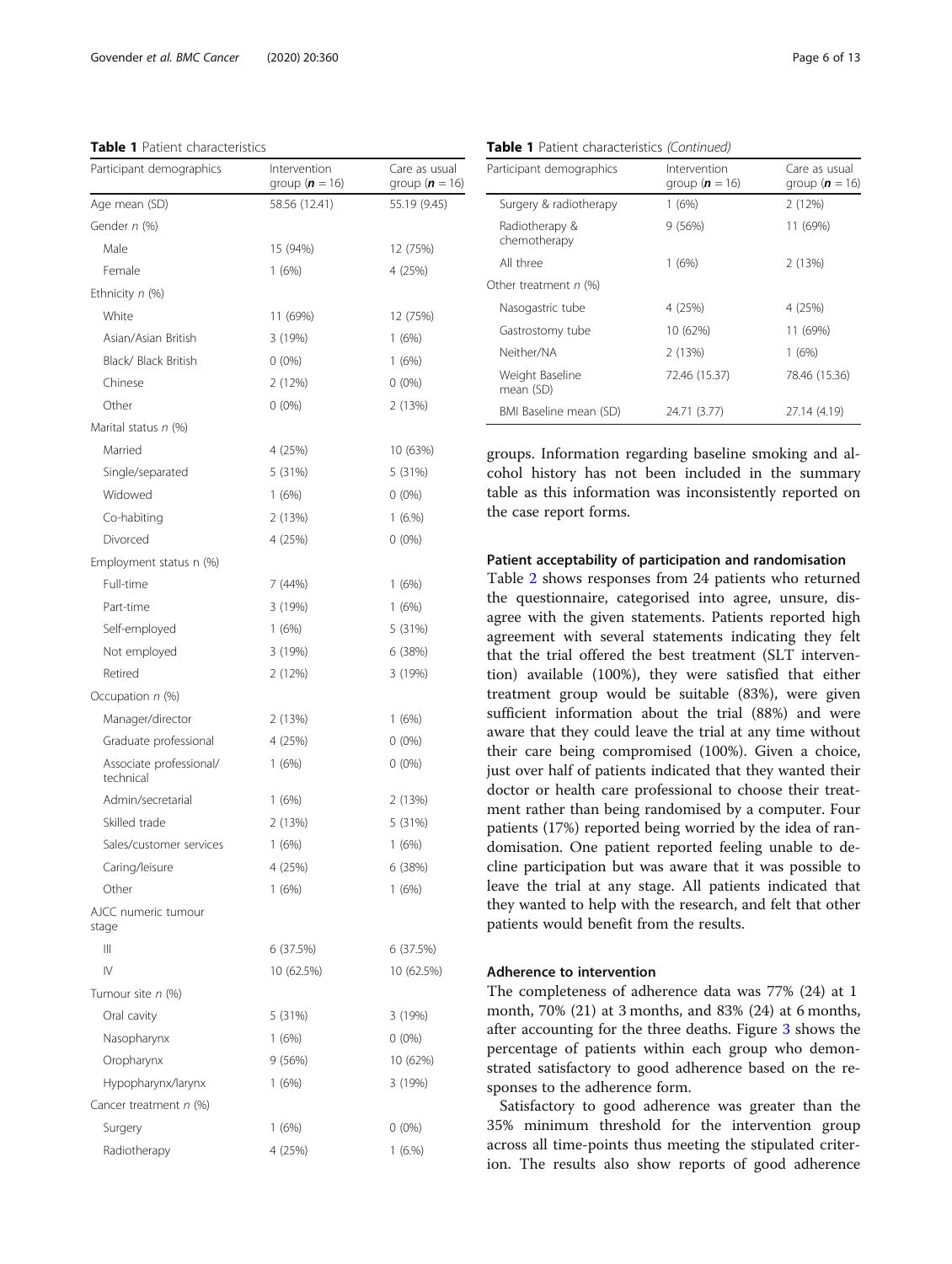#### <span id="page-6-0"></span>Table 2 Patients' responses to trial participation questionnaire

| No | Statement                                                                          |                                        | Agree          |                                |      | Unsure                   |                |      | Disagree |     |  |
|----|------------------------------------------------------------------------------------|----------------------------------------|----------------|--------------------------------|------|--------------------------|----------------|------|----------|-----|--|
|    |                                                                                    | $\%$                                   | CAU            | INT                            | $\%$ | CAU                      | INT            | $\%$ | CAU      | INT |  |
|    | I thought the trial/study offered the best treatment available                     | 100                                    | 12             | 12                             |      |                          |                |      |          |     |  |
| 2  | I believed the benefits of treatment in the trial would outweigh the side effects. | 71                                     | 6              | 11                             | 29   | 6                        |                |      |          |     |  |
| 3  | I was satisfied that either treatment in the trial would be suitable.              | 83                                     | 10             | 10                             | 13   |                          | $\mathfrak{D}$ | 4    |          |     |  |
| 4  | I was worried that my illness would get worse unless I joined the trial.           | $\mathfrak{D}$<br>$\overline{2}$<br>17 |                |                                | 8    | $\mathcal{P}$            | -              | 75   | 8        | 10  |  |
| 5  | The idea of randomization worried me.                                              |                                        |                | $\qquad \qquad \longleftarrow$ | 13   |                          | $\mathcal{P}$  | 70   | 7        | 10  |  |
| 6  | I wanted a doctor to choose my treatment rather than randomized by computer        |                                        | 8              | 5                              | 21   | 4                        |                | 25   | $\Omega$ | 6   |  |
| 7  | The doctor told me what I needed to know about the trial.                          |                                        | 9              | $\overline{7}$                 | 13   | $\mathfrak{D}$           |                | 20   |          | 4   |  |
| 8  | I trusted the doctor treating me.                                                  |                                        | 12             | 11                             |      |                          |                | 4    |          |     |  |
| 9  | I was given too much information to read about the trial.                          | 42                                     | 7              | 3                              | 13   | $\overline{\phantom{m}}$ | 3              | 45   | 5        | 6   |  |
| 10 | I was given enough information to read about the trial.                            | 88                                     | 11             | 10                             | 8    |                          |                | 4    |          |     |  |
| 11 | I knew I could leave the trial at any time and still be treated.                   | 100                                    | 12             | 12                             |      |                          |                |      |          |     |  |
| 12 | I did not feel able to say no.                                                     |                                        |                |                                | 8    | $\mathfrak{D}$           |                | 88   | 9        | 12  |  |
| 13 | I wanted to help with the doctor's research                                        |                                        | 12             | 12                             |      |                          |                |      |          |     |  |
| 14 | I feel that others with my illness will benefit from the results of the trial.     | 100                                    | 12             | 12                             |      |                          |                |      |          |     |  |
| 15 | The doctor wanted me to join the trial.                                            | 38                                     | $\overline{4}$ | 5                              | 37   | 5                        | $\overline{4}$ | 25   | 3        | 3   |  |
| 16 | Others, for example, family or friends, wanted me to join the trial.               | 42                                     |                | 3                              | 12   | 3                        |                | 46   |          | 9   |  |

Note: % = overall percentage from all respondents, CAU number in care as usual group, INT number in intervention group

from the usual care group, who were given a generic exercise sheet.

### Candidate outcome measures, data completeness and sample size estimation

Table [3](#page-7-0) shows that the minimum threshold of 70% was achieved for most measures within both study groups except for the water swallow test (WST). Three patients declined to have the 6-month MBS; two reported that

their swallowing had improved and they could not attend the appointment within the required timeframe and the other reported that he did not wish to have further exposure to radiation after completing his treatment.

For the remaining outcome measures, complete datasets across the four time-points were available for eight patients in the intervention group and 11 in CAU. Excluding the three patients who died, this figure

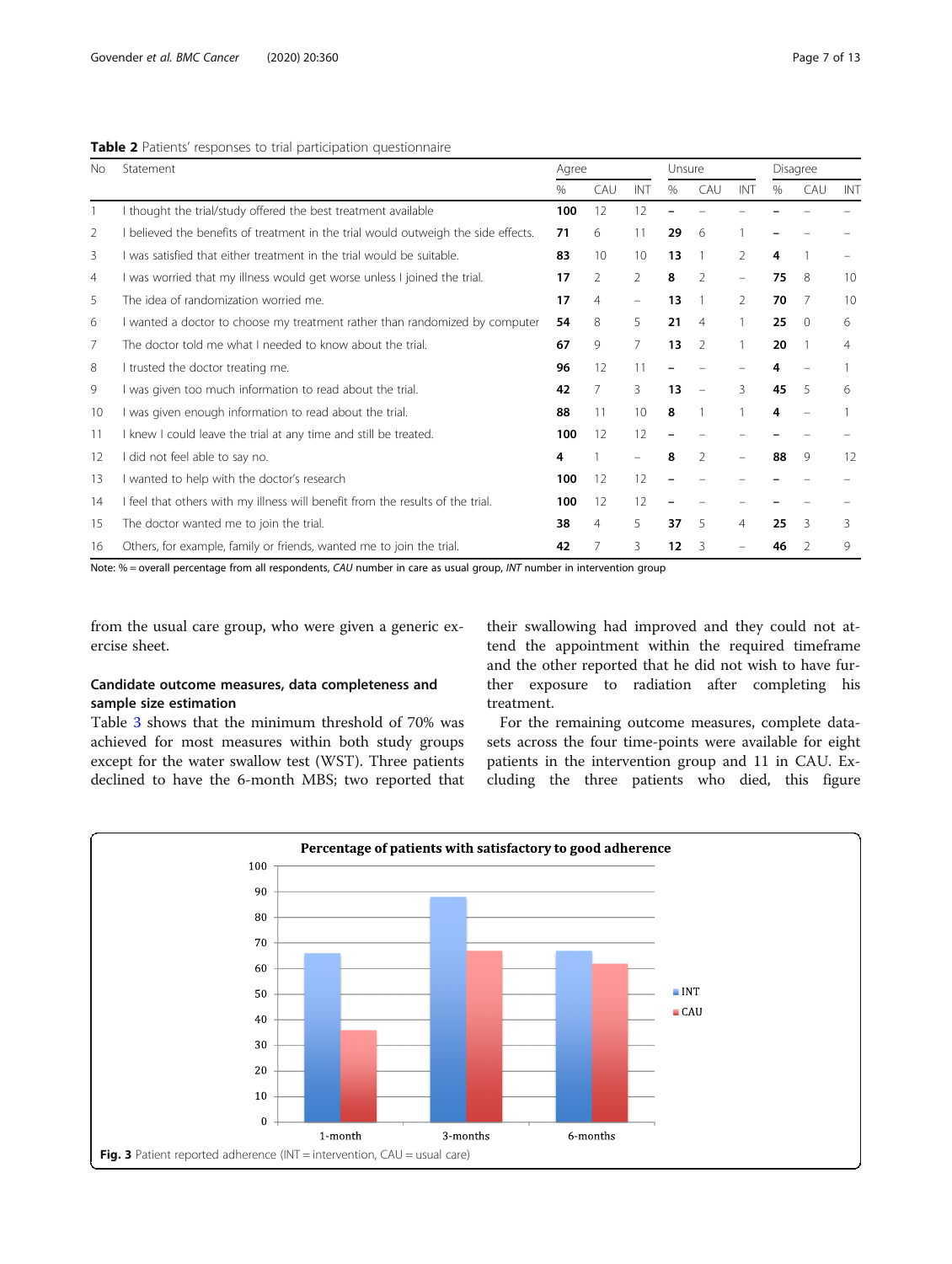| Measure                                                   | Obtained<br>Intervention [INT]<br>no (%) | Obtained Care as<br>usual [CAU] no(%) | Comments or reasons for non-completion – (researcher diary)                                                                                                                                                                                        |
|-----------------------------------------------------------|------------------------------------------|---------------------------------------|----------------------------------------------------------------------------------------------------------------------------------------------------------------------------------------------------------------------------------------------------|
| Baseline (T0) [expected<br>$INT = 16$ , $CAU = 16$        |                                          |                                       | One patient did not complete questionnaires at appointment, and did not<br>respond to requests to return them at next visit.                                                                                                                       |
| FACT                                                      | 16 (100)                                 | 15 (94)                               |                                                                                                                                                                                                                                                    |
| <b>MDADI</b>                                              | 16 (100)                                 | 15 (94)                               |                                                                                                                                                                                                                                                    |
| PSS (normalcy of diet)                                    | 16 (100)                                 | 16 (100)                              |                                                                                                                                                                                                                                                    |
| 100 mL WST                                                | 16 (100)                                 | 16 (100)                              |                                                                                                                                                                                                                                                    |
| FIGS (swallowing)                                         | 16 (100)                                 | 16 (100)                              |                                                                                                                                                                                                                                                    |
| MIO (jaw opening)                                         | 16 (100)                                 | 16 (100)                              |                                                                                                                                                                                                                                                    |
| One Month (T1)<br>[expected $INT = 16$ ,<br>$CAU = 15$    |                                          |                                       | *100 mL WST - Clinical notes indicate that several patients reported that they<br>were unable to drink continuously at 1-month post treatment, or clinicians felt<br>it was unsafe to ask them to do so. These patients were given a score of zero |
| FACT                                                      | 13(81)                                   | 15 (100)                              | and still rated complete.                                                                                                                                                                                                                          |
| <b>MDADI</b>                                              | 13(81)                                   | 15 (100)                              |                                                                                                                                                                                                                                                    |
| PSS                                                       | 14 (88)                                  | 14 (93)                               |                                                                                                                                                                                                                                                    |
| 100 mL WST                                                | *13 (81)                                 | $*10(67)$                             |                                                                                                                                                                                                                                                    |
| <b>FIGS</b>                                               | 14 (88)                                  | 14 (93)                               |                                                                                                                                                                                                                                                    |
| MIO                                                       | 14 (88)                                  | 12 (80)                               |                                                                                                                                                                                                                                                    |
| Three Months (T2)<br>[expected $INT = 15$ ,<br>$CAU = 15$ |                                          |                                       | *100 mL WST - As above. Additionally, it was noted that clinicians sometimes<br>did not attempt this measure if the water cooler in the clinic was not working<br>$(n = 3)$ – availability of resources.                                           |
| Fact                                                      | 11(73)                                   | 12(75)                                | Four patients did not attend their 3-month follow-up visit, but did not wish to                                                                                                                                                                    |
| <b>MDADI</b>                                              | 11(73)                                   | 12(75)                                | drop out of the study.                                                                                                                                                                                                                             |
| PSS                                                       | 11(73)                                   | 8(53)                                 |                                                                                                                                                                                                                                                    |
| 100 mL WST                                                | *8 (53)                                  | *8 (53)                               |                                                                                                                                                                                                                                                    |
| <b>FIGS</b>                                               | 11(73)                                   | 8(53)                                 |                                                                                                                                                                                                                                                    |
| <b>MIO</b>                                                | 11(73)                                   | 8(53)                                 |                                                                                                                                                                                                                                                    |
| Six Months (T3) [expected<br>$INT = 15, CAU = 14$         |                                          |                                       | Improvement in collection of most measures in comparison to 3-months as pa-<br>tients were attending for their MBS swallow assessment at the same time as<br>clinical measures were taken.                                                         |
| FACT                                                      | 12 (80)                                  | 13 (93)                               | Due to an unavoidable technical issue (power surge causing loss of exams)                                                                                                                                                                          |
| <b>MDADI</b>                                              | 12 (80)                                  | 13 (93)                               | **MBS exams could not be rated for 7 patients ( $INT = 4$ , $CAU = 3$ ), although for<br>both groups > 70% completed the procedure.                                                                                                                |
| PSS                                                       | 13 (87)                                  | 12 (86)                               |                                                                                                                                                                                                                                                    |
| 100 mL WST                                                | 13(87)                                   | 12 (86)                               | 3 patients declined to have the 6-month MBS (INT = 2, CAU = 1)                                                                                                                                                                                     |
| FIGS                                                      | 13 (87)                                  | 12 (86)                               |                                                                                                                                                                                                                                                    |
| <b>MIO</b>                                                | 13 (87)                                  | 12 (86)                               |                                                                                                                                                                                                                                                    |
| **MBS Impairment Profile<br>Score                         | 9(60)87                                  | 10 (71) 93                            |                                                                                                                                                                                                                                                    |
| PAS Score                                                 | 9(60)87                                  | 10 (71) 93                            |                                                                                                                                                                                                                                                    |

<span id="page-7-0"></span>Table 3 Completeness of swallowing outcome measures across time-points for both groups

ss: FACT Functional Assessment of Cancer Therapy, *MDADI* MD Anderson Dysphagia Inventory, *PSS* Performance Status Scale, *WST* Water Swallow Test, FIG. Functional Intra-oral Glasgow Scale, MIO Maximum Incisor Opening, MBS Modified Barium Swallow, PAS Penetration-Aspiration Scale

represents an overall total of 66%, [95% CI 0.47–0.80]. If only the baseline and the 6-month endpoint are considered, the figure increases to 86%, [95% CI 0.70–.0.94]. This means that despite having multiple outcome measures, data completeness was at 86% when considering the baseline and the 6-month endpoint. While none of

the patients dropped out of the study, loss of data due to missing information was 14% [95% CI 0.06–0.30] when considering the baseline and 6-month endpoint.

Table [4](#page-8-0) shows that effect sizes [[19\]](#page-12-0) were large ( $\geq 0.8$ ) for the Functional Assessment of Cancer Therapy (FACT-HN) and moderate  $(≥ 0.5)$  for the MD Anderson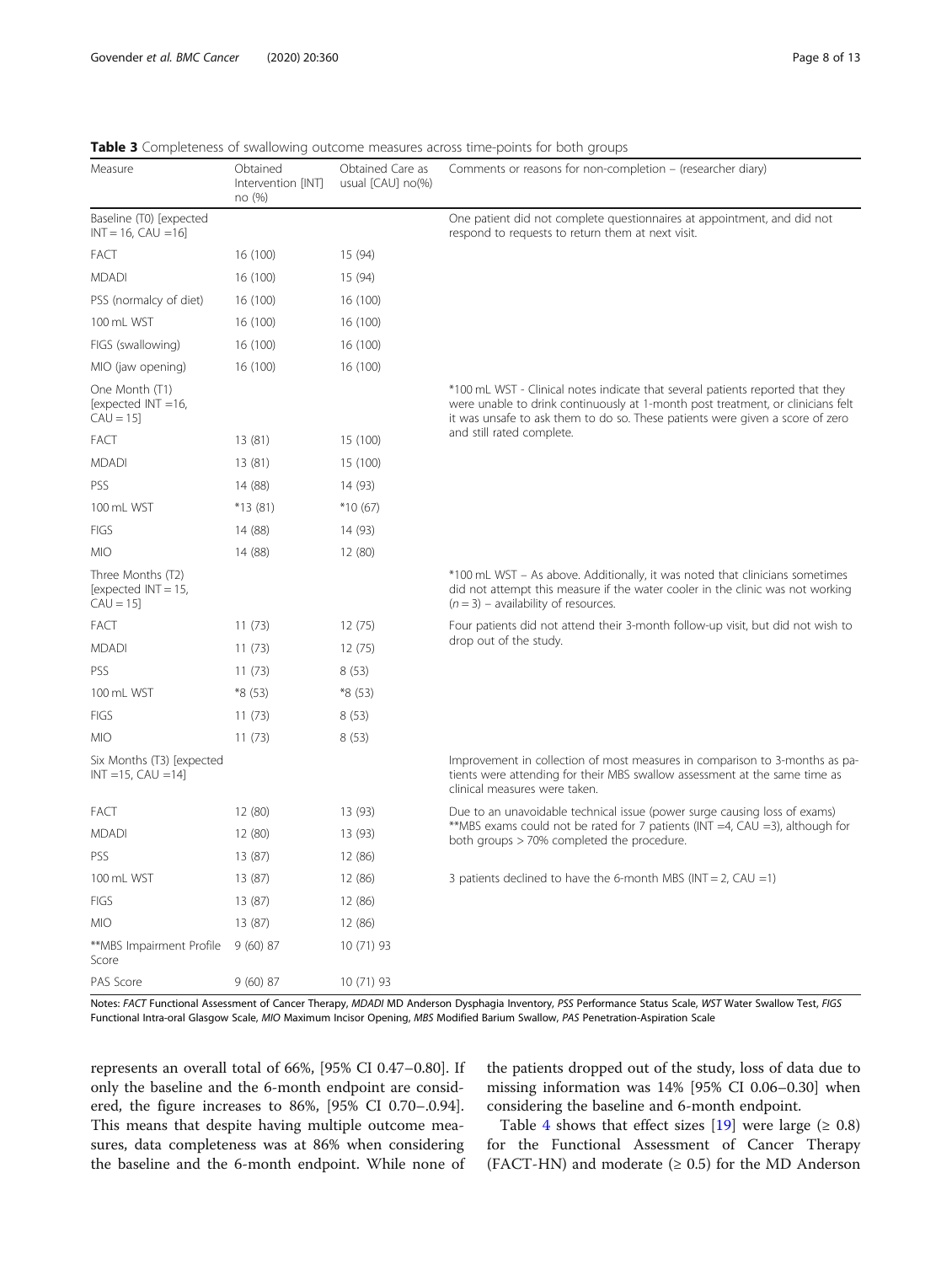<span id="page-8-0"></span>

| Table 4 Main swallow-related outcome measures and effect sizes (mean, standard deviation and 95% confidence intervals at |  |  |  |  |
|--------------------------------------------------------------------------------------------------------------------------|--|--|--|--|
| baseline and final time-point included)                                                                                  |  |  |  |  |

| Outcome measure                                                                                  | Group            | Baseline (T0) mean $(\pm$<br>95% CI) SD     | Between-group effect size<br>(Cohen's d)                                                     | 6-months (T3) mean $(\pm$<br>95% CI) <b>SD</b> | Between-group effect size<br>(Cohen's d) |  |  |  |  |
|--------------------------------------------------------------------------------------------------|------------------|---------------------------------------------|----------------------------------------------------------------------------------------------|------------------------------------------------|------------------------------------------|--|--|--|--|
| FACT-H&N and MDADI: [n (baseline) intervention = 16 CAU = 15; n (T3) intervention = 12 CAU = 13] |                  |                                             |                                                                                              |                                                |                                          |  |  |  |  |
| FACT-H&N total<br>score                                                                          |                  | Intervention 104.38 (91.74-117.02)<br>23.71 | 0.14                                                                                         | 89.98 (79.24-100.72) 16.9                      | 0.83                                     |  |  |  |  |
|                                                                                                  | Care as<br>usual | 101.28 (89.03-113.54)<br>22.13              |                                                                                              | 76.9 (68.02-85.78) 14.69                       |                                          |  |  |  |  |
| <b>MDADI</b>                                                                                     |                  | Intervention 83.49 (75.17-91.81) 15.62      | 0.36                                                                                         | 69.74 (56.42-83.05) 20.95                      | 0.61                                     |  |  |  |  |
| Composite                                                                                        | Care as<br>usual | 77.82 (68.93-86.72) 16.06                   |                                                                                              | 59.35 (52.03-66.67) 12.11                      |                                          |  |  |  |  |
|                                                                                                  |                  |                                             | Other measures: [n (baseline) intervention = 16 CAU = 16; n (T3) intervention = 13 CAU = 12] |                                                |                                          |  |  |  |  |
| MIO - Jaw                                                                                        |                  | Intervention 46.25 (39.44-53.06) 12.78      | $-0.15$                                                                                      | 43.00 (37.24-48.76) 9.53                       | 0.68                                     |  |  |  |  |
| opening                                                                                          | Care as<br>usual | 47.81 (43.83-51.99) 9.84                    |                                                                                              | 34.33 (24.56-44.1) 15.38                       |                                          |  |  |  |  |
| PSS HN Normalcy                                                                                  |                  | Intervention 70.00 (56.24-83.76) 25.82      | $-0.22$                                                                                      | 70.00 (52.21-87.79) 29.44                      | 0.30                                     |  |  |  |  |
| of diet                                                                                          | Care as<br>usual | 75.63 (62.43-88.82) 24.76                   |                                                                                              | 60.83 (41.21-80.46) 30.88                      |                                          |  |  |  |  |
| FIGS Swallowing                                                                                  |                  | Intervention 4.25 (3.84-4.66) .78           | $-0.35$                                                                                      | 4.15 (3.42-4.89) 1.21                          | 0.53                                     |  |  |  |  |
|                                                                                                  | Care as<br>usual | 4.50 (4.11-4.89) .73                        |                                                                                              | 3.50 (2.71-4.29) 1.24                          |                                          |  |  |  |  |
|                                                                                                  |                  |                                             | MBS and PAS at T3: (intervention = $9$ CAU = 10) - not performed for both groups at baseline |                                                |                                          |  |  |  |  |
| PAS                                                                                              | Intervention     |                                             |                                                                                              | $3.67$ $(1.24 - 6.1)$ $3.16$                   | 0.13                                     |  |  |  |  |
|                                                                                                  | Care as<br>usual |                                             |                                                                                              | 3.3 (1.36-5.24) 2.71                           |                                          |  |  |  |  |
| MBS Imp                                                                                          | Intervention     |                                             |                                                                                              | 6.44 (4.49-8.38) 2.53                          | 0.24                                     |  |  |  |  |
| (composite)                                                                                      | Care as<br>usual |                                             |                                                                                              | 5.96 (5.05-6.86) 1.27                          |                                          |  |  |  |  |

Dysphagia Inventory (MDADI), Maximal Incisor Opening (MIO) and Functional Intra-oral Glasgow Scale (FIGS).

#### Sample size calculation

Due to the low numbers available for analysis on the MBS composite score at 6-months, it was not possible to reliably estimate sample size for this measure. The effect size of the PSS was found to be small, meaning that sample size of 340 (+ 82, accounting for 24% attrition) would be required to detect clinically important changes. The MDADI met most criteria for a primary outcome measure and showed a moderate effect size. On balance from the measures available, the MDADI was considered the most suitable choice for a primary outcome (see Discussion). Sample size was therefore estimated for the MDADI patient reported outcome. Using the data obtained from the feasibility study, the sample size required if the MDADI were the primary outcome would be 86 (43 in each group). Based on this feasibility study, this figure will need to be inflated by 10% for attrition due to death and an estimated 14% due to missing data.

A sample size of 106 will therefore be required for a future 2-arm parallel group trial.

#### Harms

There were no unexpected serious adverse events related to the trial.

#### **Discussion**

SIP SMART is a pre-treatment swallowing intervention for newly diagnosed head and neck cancer patients. All four main criteria specified in the protocol to determine success from the feasibility trial were satisfied: the target recruitment (32 patients) was achieved at an average rate of four patients a month; the MDADI was identified as a suitable primary outcome for which sample size was estimated; patient responses to the questionnaire on acceptability and randomisation was mainly positive; and the minimum reported adherence for the intervention group was attained.

The recruitment strategy of using the weekly multidisciplinary meeting list for pre-screening worked well and would be relatively straightforward to implement in a larger multi-centre trial. Mapping the different treatment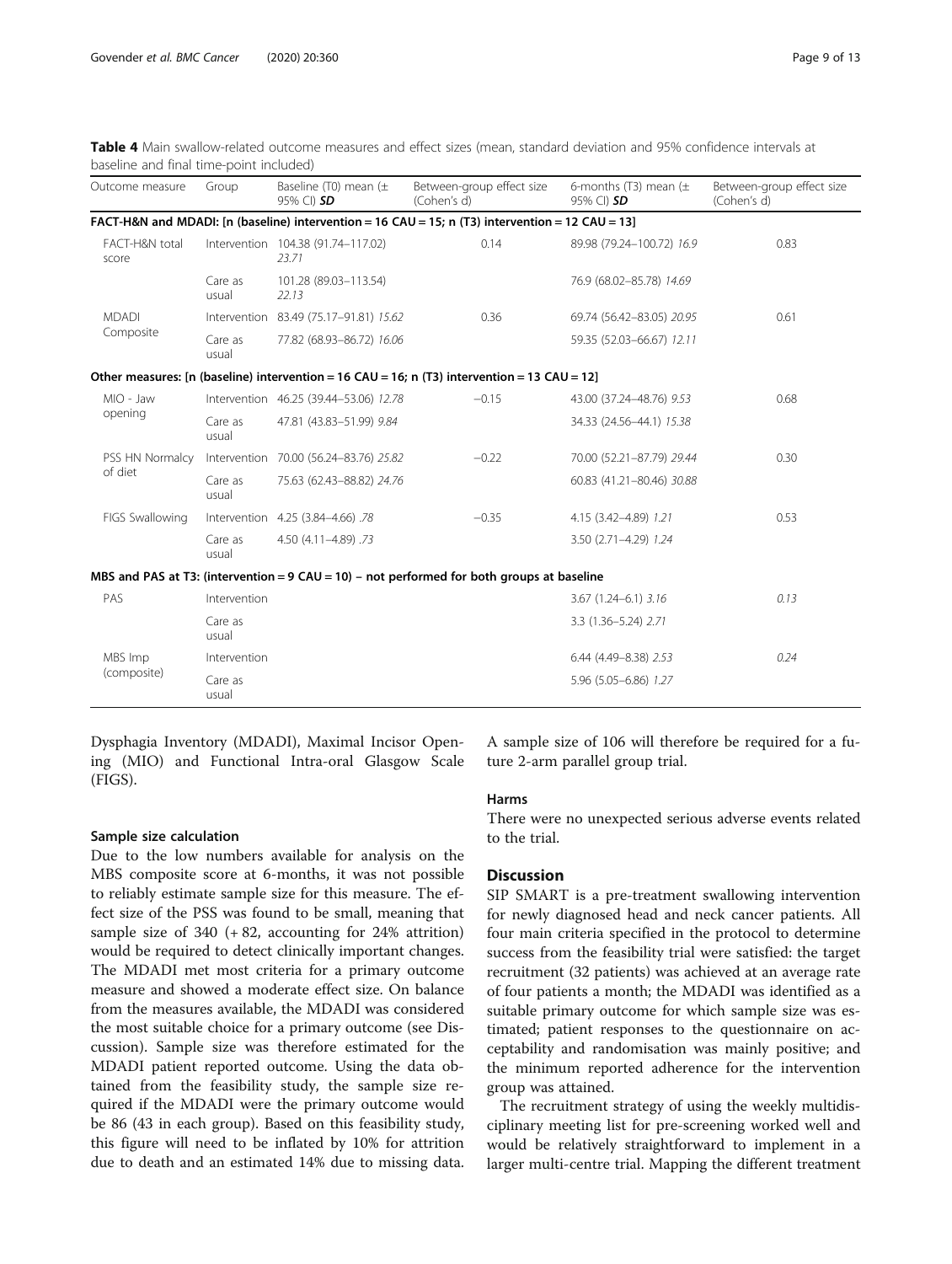pathways that exist at each centre, and clarifying how these will impact eligibility for inclusion in the trial will help to avoid over-estimating recruitment potential. The researcher and research nurse found it useful to identify potential patients to the treating consultant at the start of the clinic, and to ensure a study card was attached to the front of the medical notes so that the researcher could be alerted when the patient was being seen. Whilst this worked for the current study, we recognise that many hospitals are moving toward electronic health record systems, which may make it easier for potential participants to be identified. Given the narrow window of opportunity to enrol patients into this pre-treatment intervention study, these strategies should be fully explored for each site involved in a future trial ensuring full MDT support to achieve good recruitment. Patients without adequate proficiency in English were excluded from the current study given the nature of the intervention. However, a sizable number of the patients who were not eligible (11/26, 42%) were excluded due to language barriers, making it important to consider whether a future trial should cost for interpreter services.

Participant characteristics were broadly reflective of the population of patients who present with HNC. There was a higher incidence of males compared to females, although the male:female ratio across oral and oropharyngeal cancers is approximately 3:1 [\[20](#page-12-0)–[22\]](#page-12-0). The average age (57 years) reflects the typical patient demographic. The sample included a higher proportion of patients with oropharyngeal cancer that tends to be associated with the human papillomavirus and often manifests before 60 years of age [[20\]](#page-12-0). It is possible that this demographic may differ in parts of the country where other etiological factors (for example, chewing betel products) play a more dominant role in cancer incidence [[23\]](#page-12-0). In our sample, there was a higher proportion of patients who received chemo-radiation therapy compared with surgery as first line treatment as this is the standard care for the tumour site (mainly oropharyngeal) and tumour stage (Stage III/IV) mostly found in our sample [\[24](#page-12-0)]. The placement of a prophylactic feeding tube for individuals with advanced tumours undergoing chemoradiation is in keeping with the practice guidelines at the institution.

Choosing the type and timing of primary outcome measure was an important outcome for this feasibility trial. Patients treated for HNC usually show a decline in swallowing function in the immediate post-treatment phase with gradual recovery over the following months until more stable functioning is achieved at around 6 months after treatment [[25,](#page-12-0) [26](#page-12-0)]. The pattern of data for all swallowing outcome measures in this feasibility study showed a similar trend. It may therefore be appropriate to consider whether the research process for the future trial would be better served by having just two timepoints (baseline and 6-month) for data collection, thereby ensuring a higher percentage of data completeness as recorded in this trial. Guidelines suggest that a 70% completion rate for studies with 6-month or longer follow-up would be satisfactory [\[17\]](#page-12-0).

A known minimum clinically important difference (MCID) is helpful in estimating sample size for a primary outcome. Published data suggest that an actual difference of 5–12 points on the FACT-HN [\[27](#page-12-0)] and 10 points on the MDADI and PSS-HN (Performance Status Scale) are generally regarded as clinically meaningful [[28\]](#page-12-0). The FACT-HN demonstrated the best effect size but may be too generic and more suitable as a secondary outcome. MIO focuses on jaw opening only and is therefore too narrow to capture swallowing function but could provide useful information as a secondary measure. MIO is perhaps the easiest measure by which to observe changes that may occur if patients adhere well to their exercises. While the MBS composite score might be the most appropriate measure of swallow physiology, the scoring system is yet to be validated, and it was much more challenging to obtain complete data on this measure. The decision to select the MDADI as the outcome measure for sample size estimation was therefore informed by several factors: it is a validated patient reported measure, has a known MCID, shown to have excellent completion rates in the feasibility study and has an achievable sample size for a definitive trial of SIP SMART.

The majority of patients reported positive views toward participation in the trial and were not worried by the idea of randomization. The method used for randomisation was well received by both patients and clinicians, as it was transparent and done immediately after consent. Previous research has indicated that patients may decline participation in trials if they have a preference for one arm of the trial or if they are worried about the idea of randomisation  $[16]$  $[16]$ . Based on questionnaire responses, this was not a major concern for SIP SMART. Patients seemed to have understood the concept of chance and were satisfied that either the new intervention or usual care would be suitable. In general, the reasons reported for participation in this trial were consistent with those reported in other cancer trials [[16\]](#page-12-0). On the whole, patients newly diagnosed with HNC are willing to participate in this type of trial often for altruistic reasons. It is therefore expected that patients would be no less likely to agree to participate in a future larger trial, despite recruitment occurring at a difficult time pre-treatment.

This feasibility study made use of a study specific form to capture information on exercise adherence. The target was to obtain a minimum of 35% of patients achieving at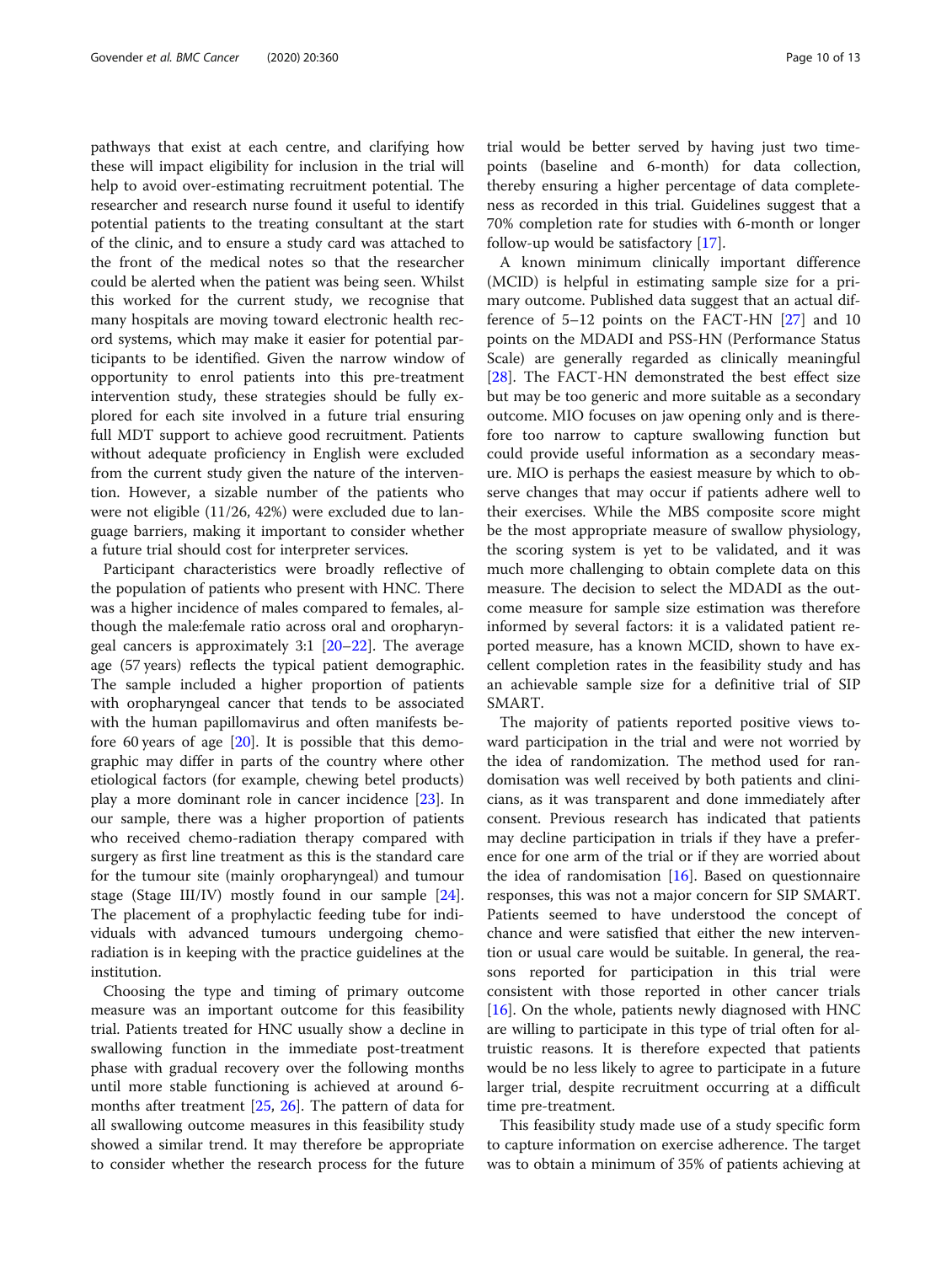least satisfactory to good adherence to the intervention based on figures reported in a previous similar trial [\[16](#page-12-0)]. There remains much debate about how to measure adherence to swallowing exercises. Some researchers have suggested that adherence should be measured in terms of both frequency and intensity of exercises, highlighting the challenges for measuring adherence in clinical trials [[29,](#page-12-0) [30\]](#page-12-0). It is possible that the measurement method used in this study was too generalized, and that adherence was overestimated. In the absence of any formal measure, the study specific form devised for SIP SMART used a combination of questions (reflecting frequency and intensity) to classify responses into satisfactory to good versus poor to no adherence. Further work may be necessary to ascertain whether a more suitable method may be available to capture adherence in a larger trial or whether the current method provides a good enough reflection of adherence given that most current methods rely on patient self-report. Researcher effort and patient burden involved in obtaining more detailed and specific adherence information will be important considerations when making this decision in a future trial.

While no direct safety concerns or harms arose from the feasibility trial, it is important to recognize that patients participating in such a behavioural intervention may feel under immense pressure if they are unable to adhere to their swallowing exercises. Feelings of guilt or hopelessness may surface, and it is imperative that mechanisms are in place to identify and counteract these feelings. A problem solving, facilitative approach was built into the intervention design to mitigate such feelings, and regular appointments with the team acted as an important safeguard. The modified barium swallow procedure was identified in the protocol as a possible source of harm if contrast material was inhaled. However, given that the modified barium swallow protocol starts with very small amounts of contrast (5 mL) compared with that given during a standard barium swallow, patients at risk for airway compromise can usually be identified before they are asked to swallow any substantial volumes.

Study limitations must be acknowledged. This study was conducted as part of a fellowship in which the intervention developer (RG) was also involved in recruitment and was therefore a key driver in the study. As an invested recruiter, this may have increased success with recruitment. For this success to be replicated, it will be crucial to identify key individuals (principal investigators) to drive the project and enlist a similar level of multidisciplinary support at other sites. Failure to ensure this could be met with poorer recruitment in a larger trial.

Our inclusion/exclusion criteria was as per protocol, and we therefore cannot be sure of how the results may

differ if the excluded groups are included. Furthermore, our sample had small numbers for some tumour subsites such as nasopharynx. Given that this was a feasibility trial, a larger trial would be necessary to consider differences in different cancer sub-groups.

For the feasibility trial, implementation of the intervention was done solely by the clinical researcher and was therefore well controlled. The researcher was able to accommodate performing the pre-treatment MBS that was part of the new intervention at short notice. Patients in the usual care group did not receive a baseline MBS, as it was not part of usual care. This would have required additional resources from the clinical team. Practical implementation of the protocol will therefore need to be carefully planned for each site taking into account available resources. Further to this, it will be necessary for some training in the new intervention so that it can be delivered with good fidelity. These aspects have not been addressed by the current feasibility study.

Patients, clinicians and the researcher were all aware of group allocation as blinding was not attempted in this feasibility trial. The researcher was not involved with the collection of outcome data (questionnaires and clinical measures were collected by the research nurse/other SLTs) and made every effort to maintain distance until the completion of the study. Improved processes to ensure blinding should be further explored prior to a definitive trial.

Practical constraints imposed limitations on the study design and procedures. For example, conducting an indepth exploration of patient experiences after participation could have provided useful insights for further refinements of the intervention itself and/or the study processes. However, given the time constraints this could not be accommodated as part of the current programme of work. It may be possible to do this as part of further pilot work.

Three patients died (approximately 10%) over the duration of this trial, an important consideration given the nature of the disease and expected survival. Whilst none of these deaths were related to the SIP SMART intervention, attrition due to death is an important consideration for the future trial. To our knowledge, all patients who provided final outcome data at the end of the study were tumour-free, based on their last multidisciplinary team review. This study did not distinguish between cancers that were HPV positive (better prognosis and survival) and those that were not. A study sample with greater numbers of advanced cancer due to non-HPV positive disease may therefore show greater attrition due to generally poorer survival.

Several study-related forms were devised for the feasibility study and most could be used in a larger trial. Some may require modification. The case report form,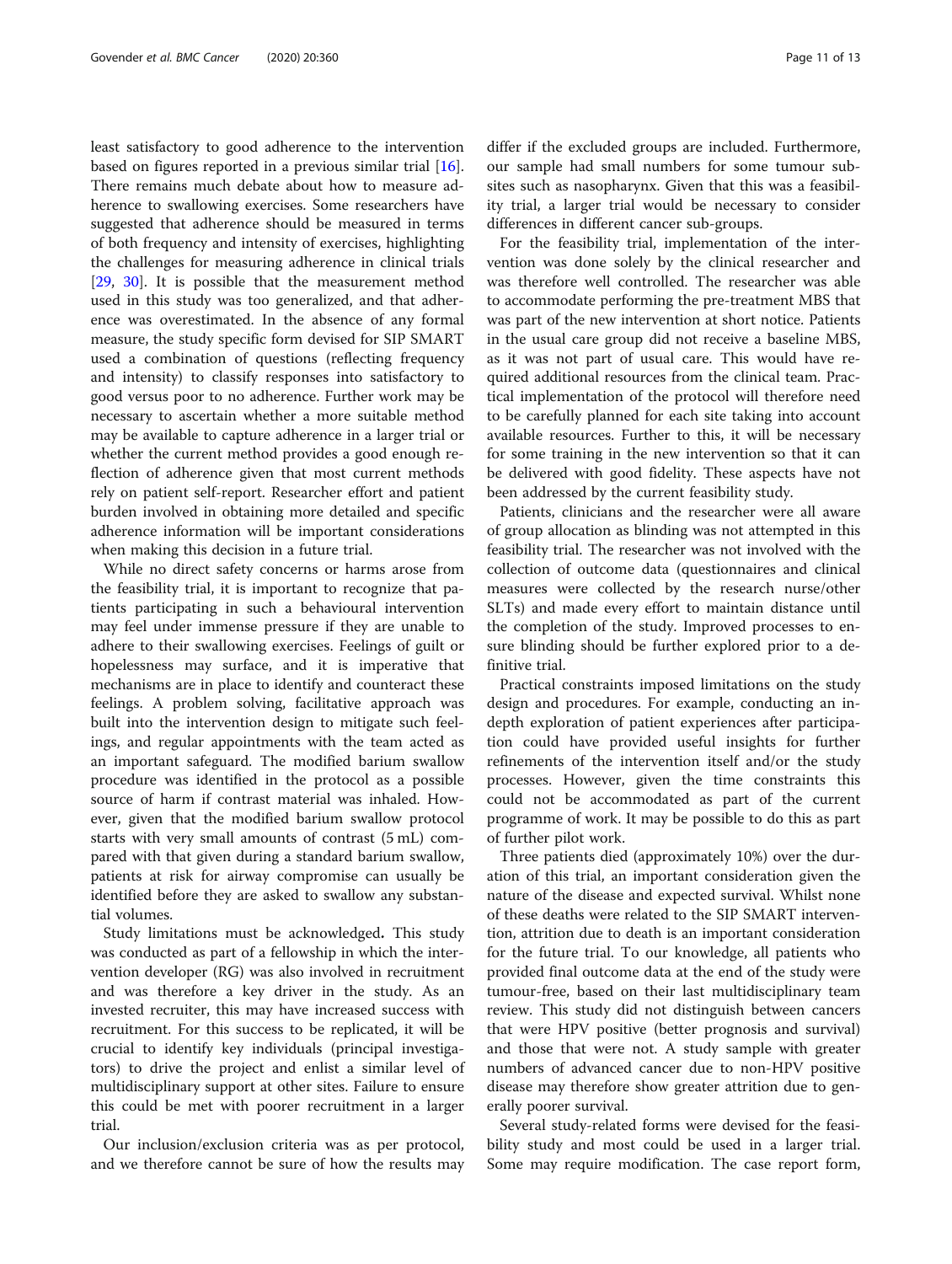<span id="page-11-0"></span>for example, was detailed, and it may be possible to reduce the amount of information collected. In this study, information on smoking and alcohol could be reduced to simpler yes/no questions without the level of detail included in the current case report form.

Many previous studies of swallowing exercise interventions in the head and neck population have been reported as definitive trials drawing conclusions about efficacy despite frequent inadequate sample sizes [\[31](#page-12-0)]. The focus of our study has been on feasibility outcomes that will optimise the planning and conduct of a future trial, and therefore does not report on intervention efficacy at this stage. It is encouraging to note that since our initial work on this topic, a more recent metaanalysis of swallowing exercise interventions in the head and neck population has demonstrated that exercises both before and after chemoradiation treatment show improvements in jaw opening and swallow function, with early interventions also having a positive effect on airway protection during swallowing [\[31\]](#page-12-0). Although the review authors found no evidence for improved quality of life outcomes for either early or late interventions, their meta-analysis and recommendations render further support for more well-designed trials on this subject.

#### Conclusion

SIP SMART is a swallowing pre-habilitation intervention that can be accommodated in a typical NHS head and neck cancer pathway, and is feasible for the conduct of a definitive trial to examine its efficacy relative to current practice. A few important issues need to be addressed prior to proceeding to a main trial. This includes training of speech and language therapists to deliver the intervention and addressing any concerns around practical implementation of the protocol at different hospital sites. Such issues could be addressed in a small-scale multi-centre pilot study prior to progression to a definitive trial.

#### Supplementary information

Supplementary information accompanies this paper at [https://doi.org/10.](https://doi.org/10.1186/s12885-020-06877-3) [1186/s12885-020-06877-3](https://doi.org/10.1186/s12885-020-06877-3).

Additional file 1. Outcome measures and timepoints for SIP SMART trial

#### Abbreviations

CAU: Care as usual/usual care; FACT-HN: Functional assessment of cancer therapy, head and neck; HNC: Head and neck cancer; HPV: Human papilloma virus; MBS: Modified barium swallow; MBS ImP: Modfied Barium Swallow Impairment Profile; MCID: Minimum clinically important difference; MDADI: MD Anderson Dysphagia Inventory; MDT: Multidisciplinary team; MIO: Maximal incisor opening; NHS: National Health Service; PAS: Penetration aspiration scale; PSS-HN: Performance Status Scale for head and neck; SIP SMART: Swallowing Intervention Package: self-monitoring, assessment, rehabilitation training; SLT: Speech and language therapy/therapist; WST: Water swallow test

#### Acknowledgements

This work used data provided by patients and collected by the NHS as part of their care and support. We are grateful to these patients for their participation in this study. The authors would also like to thank all members of the UCLH Head and Neck multidisciplinary team who supported this study, and in particular, the speech and language therapists who delivered usual care. We are grateful for the assistance of the research support team, including the research nurse, research support practitioner and data manager. Many thanks to Professor Penny Roy for providing statistical advice and support.

#### Authors' contributions

RG provided the original study concept and drafted the manuscript. CHS, BG and SAT contributed to refining the study design. SAT is the chief investigator. CHS, HB, BG and SAT (supervisors on the doctoral programme) provided critical feedback in revising the manuscript. RG is the lead researcher. All authors approved of the final manuscript.

#### Funding

This report is independent research supported by the National Institute for Health Research (NIHR/HEE Clinical Doctoral Research Fellowship, RG, CDRF-2013-04-020). HB is supported by the NIHR Collaboration for Leadership in Applied Health Research and Care (CLAHRC) North Thames at Bart's Health NHS Trust. RG was supported by a post-doctoral CLAHRC bridge fellowship during the preparation of this manuscript. SAT is supported by the UCLH Biomedical Research Centre, NIHR and the MRC. The views expressed are those of the author(s) and not necessarily those of the NHS, the NIHR or the Department of Health and Social Care. The funding bodies played no role in the design of the study and collection, analysis, and interpretation of data and in writing the manuscript".

#### Availability of data and materials

All data generated or analyzed during this study are included in this published article and its supplementary information files.

#### Ethics approval and consent to participate

This study was approved by the London South East NHS Research Ethics Committee (14.LO/1152). All patients provided written informed consent to participate.

#### Consent for publication

Not applicable.

#### Competing interests

The authors declare that they have no competing interests.

#### Author details

<sup>1</sup> Research Department of Behavioural Science & Health, University College London and Head & Neck Cancer Centre, University College London Hospital, 250 Euston Road, Ground floor Central, London NW1 2PQ, UK. <sup>2</sup> Division of Psychology & Language Sciences, University College London, London, UK.<sup>3</sup>NIHR CLAHRC North Thames, Department of Applied Health Research, University College London, London, UK. <sup>4</sup>Department of Psychology, Institute of Psychiatry, Psychology and Neuroscience (IoPPN), Kings College London, London, UK.<sup>5</sup> Centre for Medical Imaging, University College London, London, UK.

#### Received: 4 October 2019 Accepted: 16 April 2020 Published online: 29 April 2020

#### References

- Russi EG, Corvò R, Merlotti A, Alterio D, Franco P, Pergolizzi S, et al. Swallowing dysfunction in head and neck cancer patients treated by radiotherapy: review and recommendations of the supportive task group of the Italian Association of Radiation Oncology. Cancer Treat Rev. 2012;38(8): 1033–49 [http://www.ncbi.nlm.nih.gov/pubmed/22542950.](http://www.ncbi.nlm.nih.gov/pubmed/22542950)
- 2. Wall LR, Ward EC, Cartmill B, Hill AJ. Physiological changes to the swallowing mechanism following (chemo) radiotherapy for head and neck cancer: a systematic review. Dysphagia. 2013;28:481–93.
- 3. Pauloski BR, Rademaker AW, Logemann JA, Stein D, Beery Q, Newman L, et al. Pretreatment swallowing function in patients with head and neck